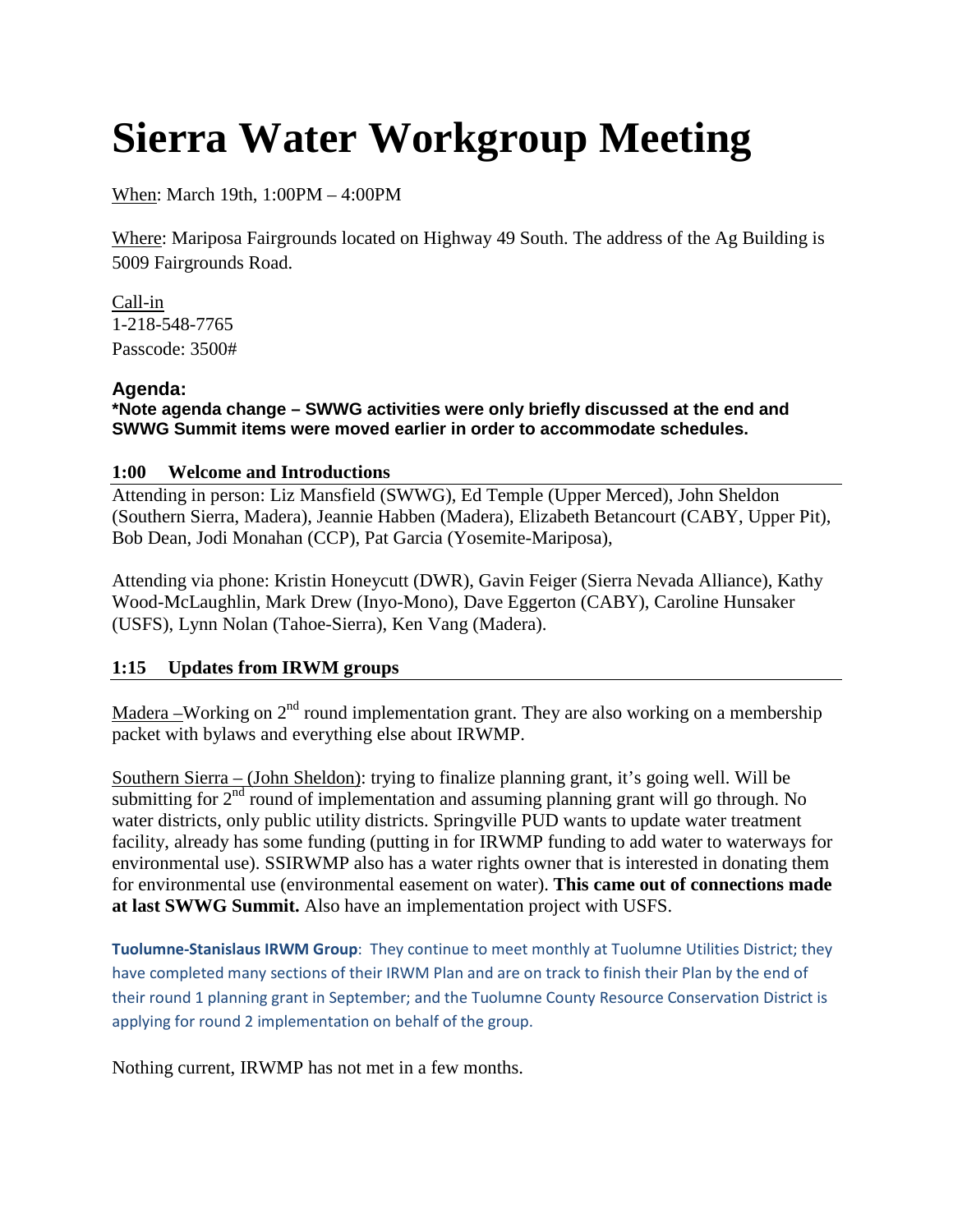Inyo-Mono (Mark): Developing round 2 implementation proposal. Projects will be focused on groundwater. 3 of the 4 projects are wholly DACs, tribal project for fire hydrant systems, upgrading meters and addressing antiquated infrastructure. Working on regional groundwater project – 2 projects in Inyo County about 90% water resources are groundwater –  $1<sup>st</sup>$  project: trying to evaluate potential sources of brackish water and how to tap and treat, 2<sup>nd</sup> project: Armargosa Valley – better understanding groundwater dynamics, Wild & Scenic River that needs a management plan. Inyo county – entire county is designated DAC, but some individual communities might not qualify.

Bobby Kamansky – how are identifying DACs? We were told that you can use basically any definition. Mark – used MHI from census so far, but we are working on other metrics. Encouraging everyone to make a case however they can.

CABY – (Dave Eggerton): Plan update is happening and our round 2 implementation grant application in process.

Elizabeth B. – isn't CABY the first IRWMP to go through review process with DWR (DWR will review actual plan before allowing RWMG to vote to adopt).

Kristin – DWR will be reviewing plans before IRWMs can apply for Round 3 implementation. IRWMPs must also give status update on plan before applying for Round 2 implementation.

Tahoe-Sierra – (Lynn Nolan): Contract for planning grant and submitting implementation round 2 with 7 projects. We had some projects drop off so we are reducing our application to about \$2.5 million.

DWR – (Kristin Honeycutt): The Mountain Counties Regional Report will be available for public comment around late May/early June and will be available at the scheduled Mountain Counties Regional Forum; around this time I will also send the Report to the SWWG.

#### **1:30 Summit Discussion**

Finances - \$5,000 grant from SNC, \$5,000 from State Bar Your Voice program. Inyo-Mono has DAC grant and subcontract through Sierra Nevada Alliance to provide support and funding.

Panelists – See agenda (attached) for breakout descriptions.

*Day 1*

*Keynote* – Secretary Laird is very likely. Backup is Mark Nechodom.

*Breakout 1 (Delta)* – David Guy invited, Bob Dean confirmed, Campbell Ingram confirmed, Brent Walthal Kern County water agency representative invited, Mark horn (Cardno-Entrex) moderating.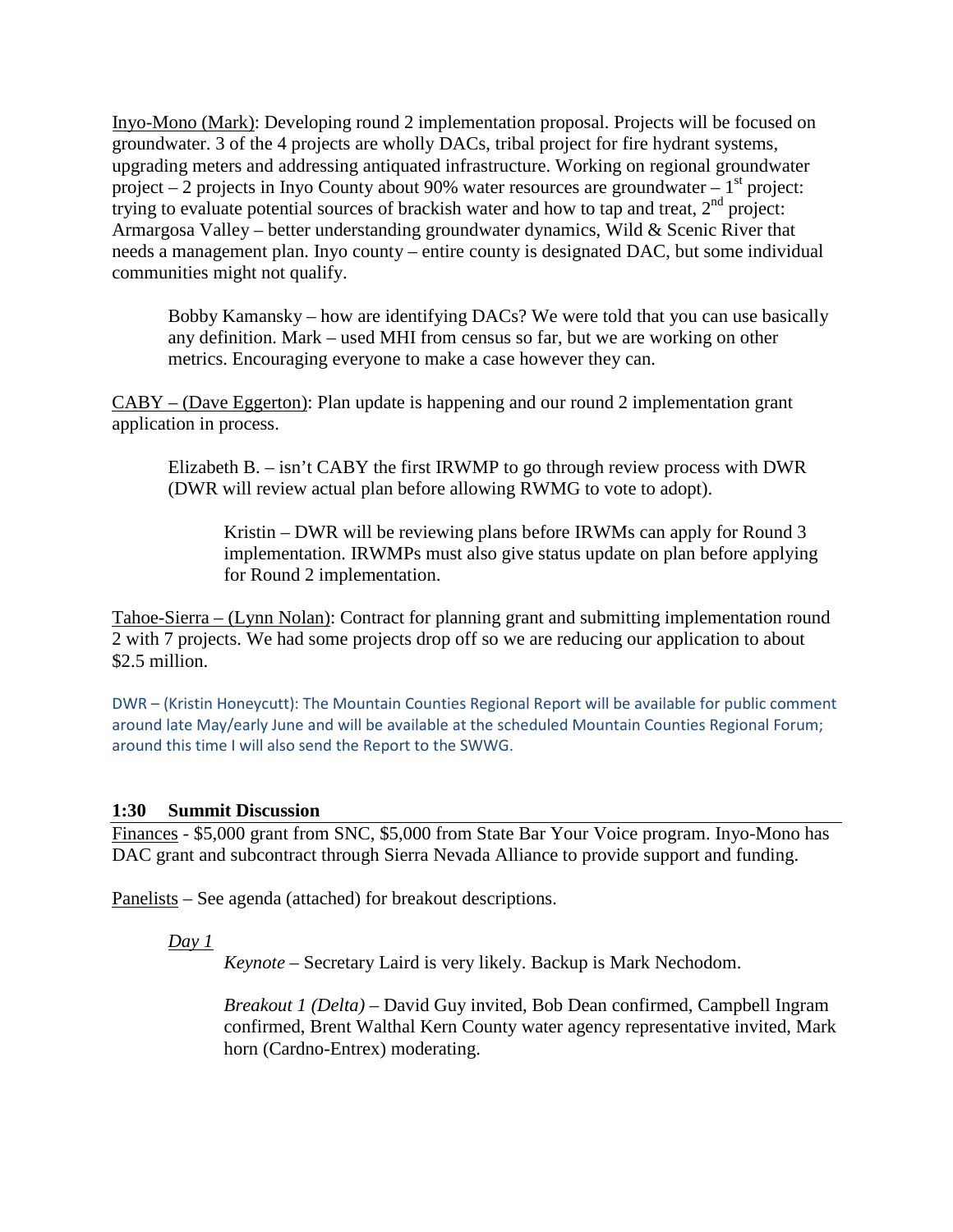*Breakout 2 (Climate Adaptation)* – John Sheldon moderating and organizing, Caroline Hunsaker (USFS) confirmed, Josh Viers (watershed sciences at UC - Davis), looking for USGS (Mike Dettinger), and someone from the state (maybe CalEPA/CARB for cap-and-trade update). Jan Chatten-Brown or Doug Carstens (Attorney) confirmed.

Caroline – has one of the only long-term watershed monitoring projects in the Sierra. Pacific Southwest Research Station of the Forest Service is just finishing up science synthesis and this would also be applicable to forest management breakout (#3).

*Breakout 3 (Forest Management)* – Gina Bartlett (CCP), Barry Hill (USFS) confirmed, Sue Britting (RFL, Gavin will ask), Caroline suggests Deb Whittal (USFS regional office has been coordinating smaller local meetings) or university Academic Planner to weigh in on difficulty of forest planning, Bob Dean suggests Barnie Gyant, Deputy Regional Forester for natural Resources, Vallejo 707-562-9000. Maybe someone from CalFire water quality group (Pete Cafferata, for CalFire, Board of Forestry, Water Monitoring Study Group 916-653-9455. Soapy – central valley water quality board. Lawyer (follow up with Mark and Pete)?

Probably need to focus on policy, IRWMP integration, or what the forest management plans are. Elizabeth B. suggested finding a tribal rep for this panel. Charlie Bira could be a good contact person. Sierra Nevada Alliance might moderate

*Breakout 4 (Sierra Agriculture)* – Kirk Taylor (apple hill farmer) as moderator, Fran Spivey-Weber, Bill Thomas. Pam Payen (rancher) all confirmed – Gavin will follow up with. Fran and Kristin and suggestion: Thomas Harder (professor at UC Davis) – Kristin will follow up. What about illegal farming (i.e. pot farms) – Andy Gordon could be a good person and could provide maps of illegal pot farms in the Sierra (WACAP report).

#### **2:30 15 minute break**

#### **2:45 Summit Continued….**

*IRWMP Presentations:* Gavin is coordinating, will do 6 10-minute presentations per day, going from north to south geographically. Volunteer presenters so far: Glenn Franklin for Yosemite-Mariposa, Jeannie Habben for Madera, and Dave Eggerton for CABY (nominated by committee).

Gavin will find/make a poster-sized map of all of the IRWM regions in the Sierra and include it in the summit materials packet.

*Reception:* Reception with appetizers and drinks sponsored by the State Bar.

#### *Day 2*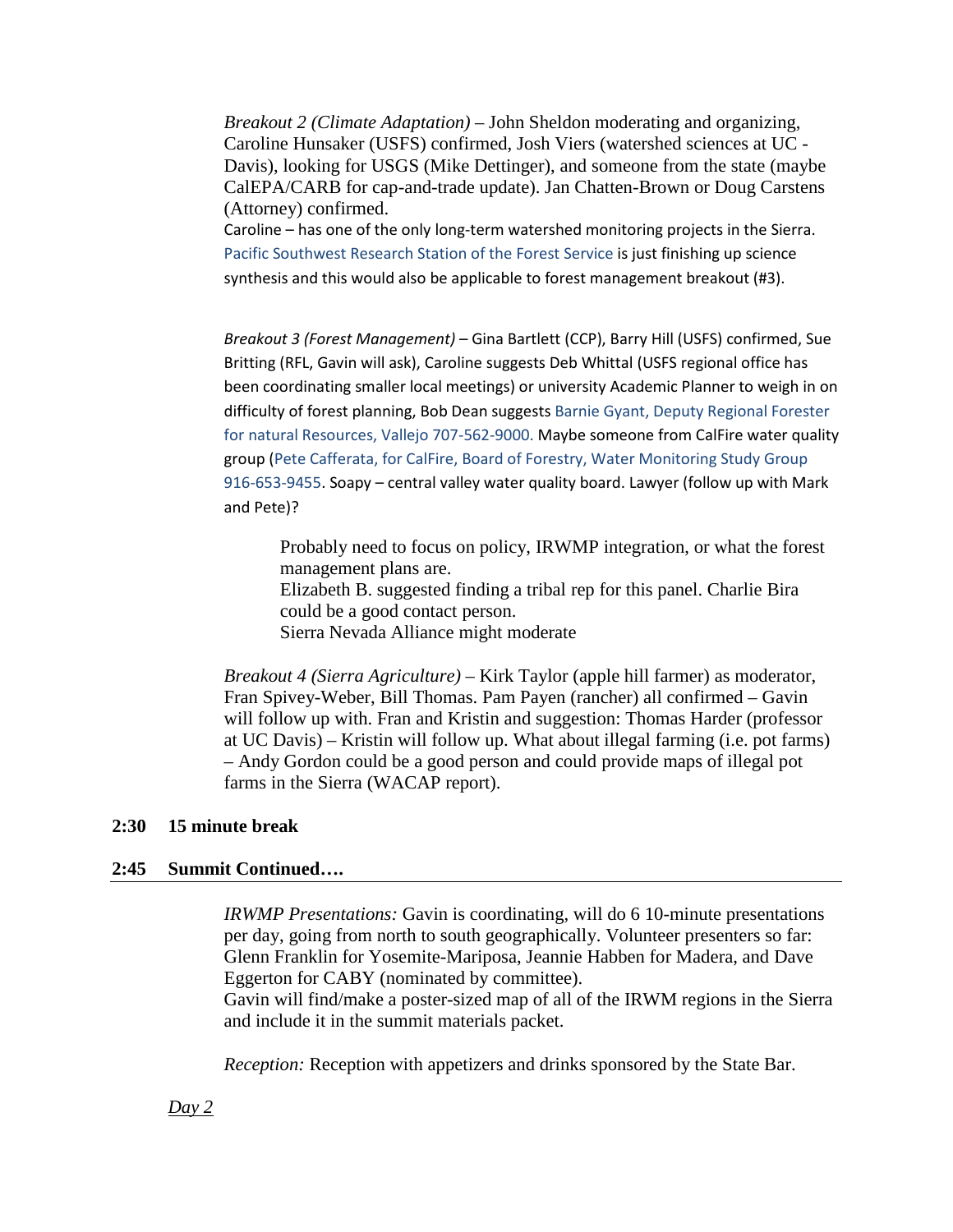*Opening Plenary (Water Bond) –* Bob Reed (lobbyist) as moderator or panelist*,* invited, other panelists: Jim Brannon (SNC) and Izzy Martin (Sierra Fund) confirmed. John Kingsbury invited and looking for legislator or legislative staff.

*Breakout 1 (Water Rights 1, Water Rights 101)* – Rick Frank, Andy Sawyer, and Barry Epstein are confirmed (attorneys suggested by State Bar). Maybe get someone from state board to talk about FERC (Liz will ask Fran for a suggestion).

*Breakout 2 (IRWM Strategic Plan)* – Kristin has Mike confirmed and is working on confirming another person, someone with experience with the State Water Plan.

*Breakout 3 (Water Rights 2, Area of Origin)* – Greg suggested as moderator. Rick Frank (Attorney, State Bar) and Tony Rossman (Law professor from Berkeley) confirmed. Liz will invite some of the following:), Jan Goldsmith (Attorney), Dave Eggerton (CABY, EID), Leah Wills or Michael Jackson (Plumas County), Richard Roose from NRDC.

### *Suggestion to move this to a plenary and turn Water Bond into this session. Excepted by all present.*

*Breakout 4 (Benefits of Headwater Protection)* – Confirmed: Kim Carr (SNC), Cynthia Koehler (Carpe Diem West). Invited/inviting: Steve Frisch (SBC, talking about public goods charge), John Woodling (RWA). Elizabeth B. – tribal representative would be good here.

*Reception:* Reception with appetizers and drinks and Bob Dean speaking (into a microphone outside or inside) about the Aqua Principles. **Sponsors needed for this reception!**

#### *Day 3*

We just went over the schedule, Mark and Holly are working on identifying and inviting moderators and panelists.

Lots of suggestions to include tribal perspectives throughout the summit:

Tribal conservation districts giving presentations along with IRWM presentations on first and second days.

Who do we ask? Need to make sure we are getting truly representative perspectives.

End third day with meeting with tribes to discuss issues, participation, and how SWWG can get more engaged.

### **3:50-4:00 Announcements**

Gavin Feiger – please help spread the word about the Summit. I will send out a sponsorship request packet and link to the registration page. We will put the agenda up shortly.